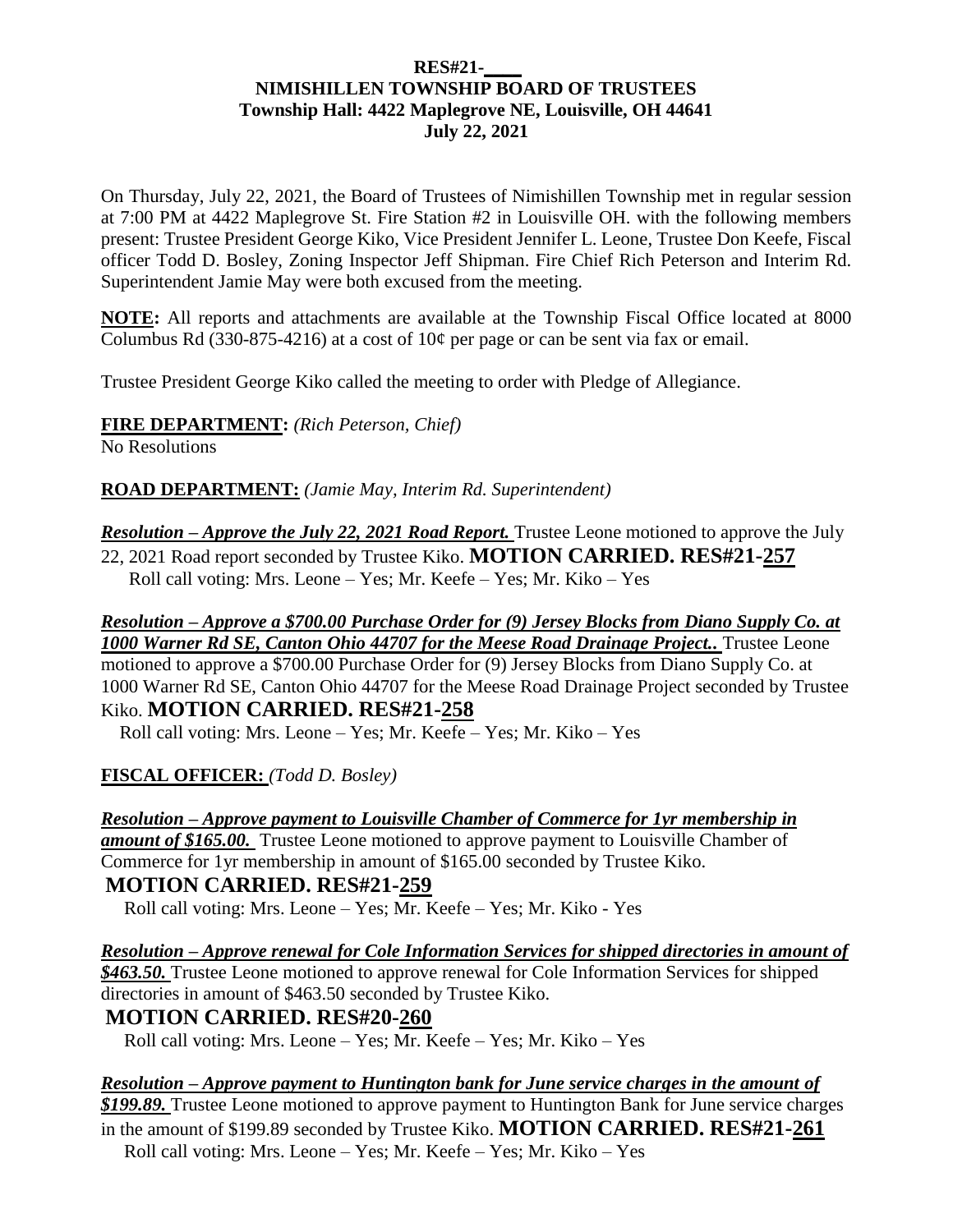*Resolution – Approve the deposit of the GovDeals check for the sale of the Mini Van, Ford Dump Truck and International Dump Truck into the General Fund in amount of \$19,431.75.* Trustee Leone motioned to approve the deposit of the GovDeals check for the sale of the Mini Van, Ford Dump Truck and International Dump Truck into the General Fund in amount of \$19,431.75 seconded by Trustee Kiko. **MOTION CARRIED. RES#21-262**

Roll call voting: Mrs. Leone – Yes; Mr. Keefe – Yes; Mr. Kiko – Yes

*Resolution – Approve the minutes for the July 8, 2021 Trustees Meeting. Trustee Leone motioned* to approve the minutes for the July 8, 2021 Trustees meeting seconded by Trustee Kiko. **MOTION CARRIED. RES#21-263**

Roll call voting: Mrs. Leone – Yes; Mr. Keefe – Yes; Mr. Kiko - Yes

## **CONCERNS OF CITIZENS:**

- 1. Melanie Jackson, 5689 Louisville St. Discussed the Georgetown and Paris intersection, wanted to know if it was the Townships intersection. Trustees stated that it was not and that she should contact the Stark County Engineers office to discuss options for the intersection to make it safer
- 2. Denise Derer, 6009 Paris Ave. Not happy that they assessed her escrow account and was not notified until January. It made her house payment go up. Also wants the minutes for the meeting updated to state that Eslich Wrecking is going to demo the house.
- 3. Andrew Strzyzynski, 5783 Louisville St Complaint on the mailing of the notices for this meeting, all were sent out late. Also, against the B2 Fairhope Properties Map Amendment to allow a Business to be there, concerned for the children in the area and for his ability to use his driveway as he has in the past. Traffic will bw a problem and it will diminish the family atmosphere.
- 4. Teresa Reed, 5783 Louisville St. changing Fairhope to a B2, wants to keep it as a B1 for Suburban Office district, Commercial Property for that area.
- 5. Laurie Kirby, 5799 Louisville St. She is not sure what will be built but believes it will devalue the property in the area. She does not want a business put at Fairhope, thinks it should be sold to the people that want to build homes in that area.
- 6. Sara Jackson, 4040 Addison Ave. Disappointed in the process of Zoning for regional planning commission. It does not instill trust or confidence in the whole process. Also receiving the letters late for the meeting does not instill trust. Thinks a dialogue is needed for the process. Talked with Trustees about the motion that is being passed, not voting at this meeting. What are the Trustees planning to do to keep the children in the Fairhope area safe?
- 7. Jay Barton, 1730 Washington Discussed Fairhope Properties mapping of property and retention pond placement. Gave ariel view of Fairhope School property and showed size of building they want to have for proposed Ice cream shop. He can make it work within a B2 and may ask for a variance also.

# **ZONING:** *(Jeff Shipman, Zoning Inspector)*

*Resolution – Accept the July 21, 2021 Zoning Report.* Trustee Leone motioned to accept the July 21, 2021 Zoning report seconded by trustee Kiko. **MOTION CARRIED. RES#21-264**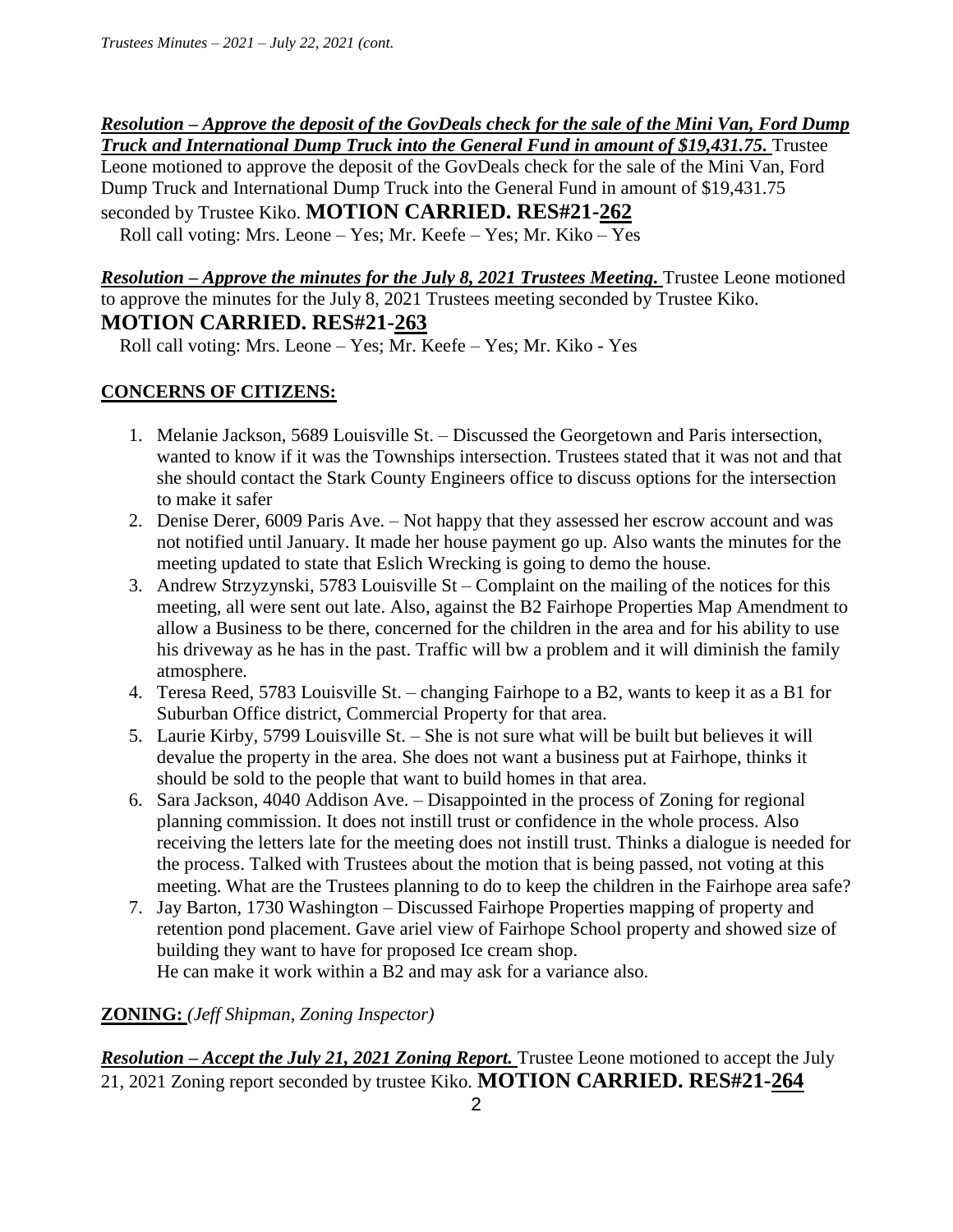Roll call voting: Mrs. Leone – Yes; Mr. Keefe – Yes; Mr. Kiko – Yes

*Resolution – Approve the following resolution in accordance with RC505.86moving to adopt the order of Board of Trustees of Nimishillen Township, stark county, Ohio for 9055 Columbus Rd.*  Parcel# 33-02665 as the final procedure for Abatement and Demolition. Trustee Leone motioned to approve the following Resolution in accordance with RC505.86 moving to adopt the order of Board of Trustees of Nimishillen Township, Stark County, Ohio for 9055 Columbus Rd. Parcel# 33-02665 as the final procedure for Abatement and demolition seconded by Trustee Kiko. **MOTION CARRIED. RES#21-265**

## Roll call voting: Mrs. Leone – Yes; Mr. Keefe – Yes; Mr. Kiko - Yes

**Discussion:** Vacating Property – No Action

**TRUSTEES:** *(George Kiko, Jennifer Leone, Don Keefe)*

### *Resolution – Adopt the E Payment Policy for The Square payments option for Zoning Dept.*

Trustee Leone approved to adopt the E Payment Policy for The Square payments option for the Zoning Dept seconded by Trustee Kiko. **MOTION CARRIED. RES#21-266** Roll call voting: Mrs. Leone – Yes; Mr. Keefe – Yes; Mr. Kiko - Yes

### **DISCUSSION: Fairhope Properties Map Amendment.** No Action

*Resolution – Adjourn meeting.* Trustee Leone motioned to adjourn meeting seconded by Trustee Kiko. **MOTION CARRIED. RES#21-267**

 $\overline{\phantom{a}}$  , which is a set of the contract of the contract of the contract of the contract of the contract of the contract of the contract of the contract of the contract of the contract of the contract of the contract

Roll call voting: Mrs. Leone – Yes; Mr. Keefe – Yes; Mr. Kiko – Yes

\_\_\_\_\_\_\_\_\_\_\_\_\_\_\_\_\_\_\_\_\_\_\_\_\_\_\_\_\_\_\_\_\_\_\_\_ \_\_\_\_\_\_\_\_\_\_\_\_\_\_\_\_\_\_\_\_\_\_\_\_\_\_\_\_\_\_\_\_\_\_\_ ATTEST: Todd D. Bosley, Fiscal Officer George P. Kiko, President

Jennifer L. Leone, Vice President

 $\overline{\phantom{a}}$  , and the contract of the contract of the contract of the contract of the contract of the contract of the contract of the contract of the contract of the contract of the contract of the contract of the contrac Donald E. Keefe, Trustee Nimishillen Township Board of Trustees

*Minutes-Trustees: Trustees minutes – 2021 July 22*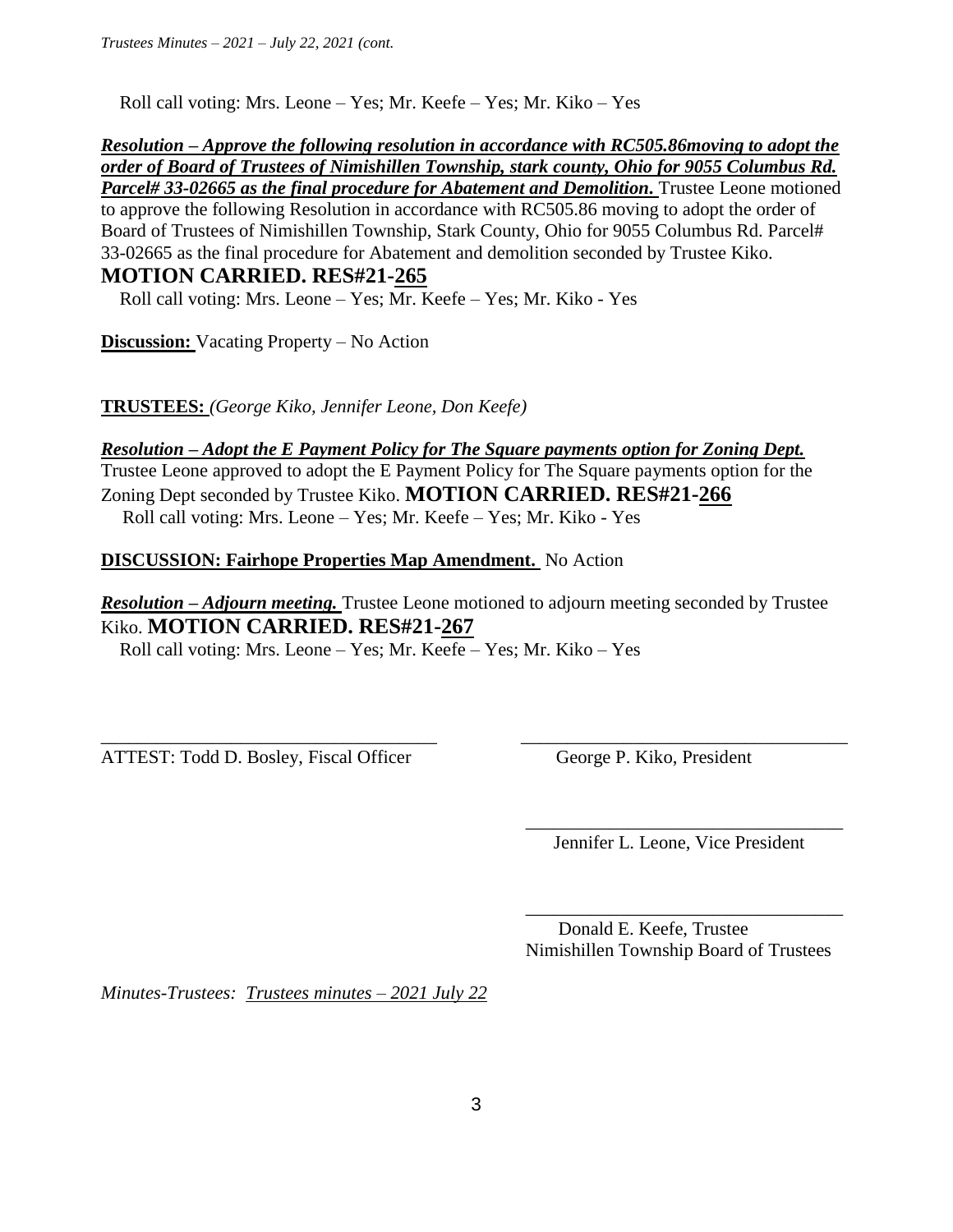*Trustees Minutes – 2021 – July 22, 2021 (cont.*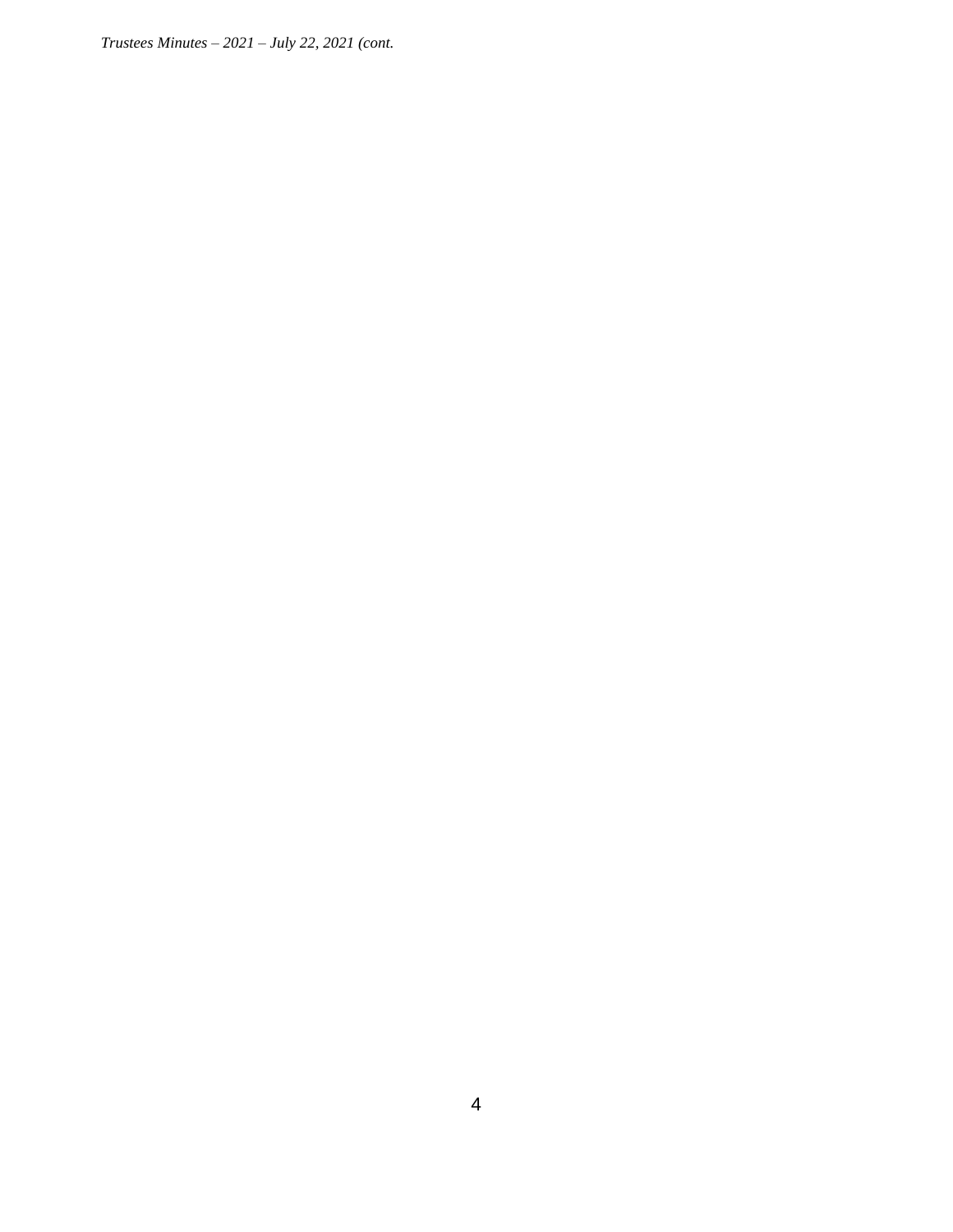*Trustees Minutes – 2021 – July 22, 2021 (cont.*